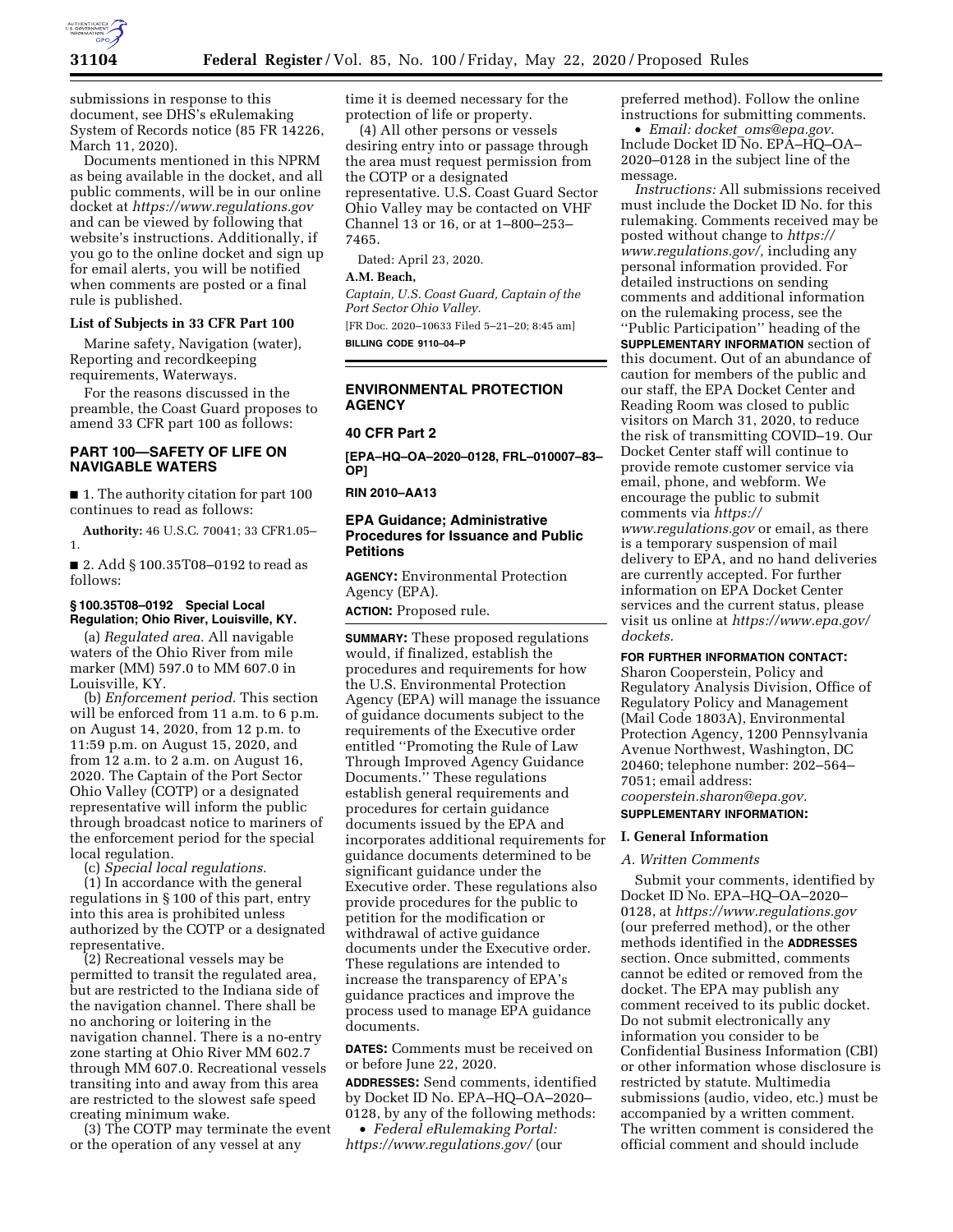discussion of all points you wish to make. The EPA will generally not consider comments or comment contents located outside of the primary submission (*i.e.* on the web, cloud, or other file sharing system). For additional submission methods, the full EPA public comment policy, information about CBI or multimedia submissions, and general guidance on making effective comments, please visit *[https://www.epa.gov/dockets/](https://www.epa.gov/dockets/commenting-epa-dockets)  [commenting-epa-dockets.](https://www.epa.gov/dockets/commenting-epa-dockets)* 

# *B. Does this action apply to me?*

This is a rule of Agency procedure and practice. The provisions only apply to the EPA and do not regulate any external entities.

#### *C. What action is the Agency taking?*

This action solicits comment from the public on a proposed regulation establishing procedures that the EPA intends to use to issue guidance documents that are subject to the requirements of Executive Order (E.O.) 13891, ''Promoting the Rule of Law Through Improved Agency Guidance Documents'' (84 FR 55237, October 15, 2019), which directs Federal agencies to develop regulations to set forth processes and procedures for issuing guidance documents. The Administrator has sole and unreviewable discretion to deviate from this procedure.

# *D. What is the Agency's authority for taking this action?*

The EPA is authorized to promulgate this rule under its housekeeping authority. The Federal Housekeeping Statute provides that ''[t]he head of an Executive department or military department may prescribe regulations for the government of his department, the conduct of its employees, the distribution and performance of its business, and the custody, use, and preservation of its records, papers, and property.'' 5 U.S.C. 301. The EPA gained housekeeping authority through the Reorganization Plan No. 3 of 1970, 84 Stat. 2086 (July 9, 1970), which ''convey[s] to the [EPA] Administrator all of the housekeeping authority available to other department heads under section 301'' and demonstrates that ''Congress has vested the Administrator with the authority to run EPA, to exercise its functions, and to issue regulations incidental to the performance of those functions.'' 1

The Agency considers this action a rule of agency organization, procedure,

or practice that lacks the force and effect of law. The EPA determined, as a matter of good government, to seek comment from the public. The Administrative Procedure Act (APA), 5 U.S.C. 553(b)(3)(A), provides that an agency may issue interpretive rules, general statements of policy, or rules of agency organization, procedure, or practice without providing notice and an opportunity for public comment.

# **II. Background**

The EPA uses an open and fair regulatory process, including notice and an opportunity for comment, when imposing new obligations on the public, consistent with applicable law and following appropriate procedures. The EPA considers and responds to applicable comments before publishing final regulations in the **Federal Register.**  Legally binding requirements are imposed on the public only through statutes and implementing regulations and on parties on a case-by-case basis through adjudications. Exceptions may exist when legally binding requirements are authorized by law through other means or when they are incorporated into a contract.

The EPA may issue non-binding guidance using a variety of methods to clarify existing obligations and provide information to help regulated entities comply with requirements. Guidance documents come in a variety of formats, including interpretive memoranda, policy statements, manuals, bulletins, advisories, and more. Any document that satisfies the definition of ''guidance document'' above would qualify, regardless of name or format.

Such guidance is not subject to APA notice-and-comment requirements. As such, EPA guidance documents are legally non-binding. The EPA does, however, often work with stakeholders to develop guidance documents, provide opportunities for public review and comment on the draft guidance document, and announces the availability of final guidance documents. Nevertheless, members of the public have noted that it is often difficult to identify all guidance documents that the EPA uses and relies upon. This regulation will improve the ability of members of the public to more easily identify all the guidance documents that the EPA uses and relies upon, resolving any concerns over the difficulty assessing the final and effective guidance of the Agency.

Well-designed guidance documents can serve many important functions in regulatory programs. The EPA may provide guidance to interpret existing law or to clarify how it intends to

implement a legal requirement. Additionally, EPA may generate guidance that sets forth a policy on a statutory, regulatory, or technical issue. Guidance documents, when used properly, can also help increase efficiency, and improve the public's understanding of the EPA's policies. Over reliance on guidance, to the exclusion of rulemaking, however, decreases the transparency of Agency implementation of legal requirements and can lead to inequitable outcomes.

On October 9, 2019, the President signed E.O. 13891, ''Promoting the Rule of Law Through Improved Agency Guidance Documents.'' E.O. 13891 directs Federal agencies to finalize regulations that ''set forth processes and procedures for issuing guidance documents.'' 2 E.O. 13891 notes that ''Americans deserve an open and fair regulatory process that imposes new obligations on the public only when consistent with applicable law and after an agency follows appropriate procedures.'' 3 A central principle of E.O. 13891 is that guidance documents should clarify existing obligations only; they should not be a vehicle for implementing new, binding requirements on the public. E.O. 13891 recognizes that these documents, when designated as significant guidance documents, could benefit from public input prior to issuance. On October 31, 2019, the White House Office of Management and Budget (OMB) Office of Information and Regulatory Affairs (OIRA) issued a memorandum to Federal agencies outlining how to implement, E.O. 13891.4

Consistent with E.O. 13891 and OMB's implementing memorandum, this action proposes the EPA's procedures for developing and issuing guidance documents and to establish a petition process for public requests to modify or withdraw an active guidance document. The purpose is to ensure that the EPA's guidance documents are:

• Developed with appropriate review; • Accessible and transparent to the public; and,

• Provided for public participation in the development of significant guidance documents.

Implementing these procedures will lead to enhanced transparency and help to ensure that guidance documents are not improperly treated as legally binding requirements by the EPA or by

<sup>1</sup>Authority of EPA to Hold Employees Liable for Negligent Loss, Damage, or Destruction of Government Personal Property, 32 O.L.C. 79, 2008 WL 4422366 at \* 4 (May 28, 2008) (''OLC Opinion'')

<sup>2</sup>See section 4(a) of Executive Order 13891 (October 15, 2019; 84 FR 55237).

<sup>3</sup>See section 1 of Executive Order 13891 (84 FR 55235).

<sup>4</sup> Guidance Implementing Executive Order 13891, Dominic J. Mancini, Acting Director, OIRA, October 31, 2019, (M–20–02).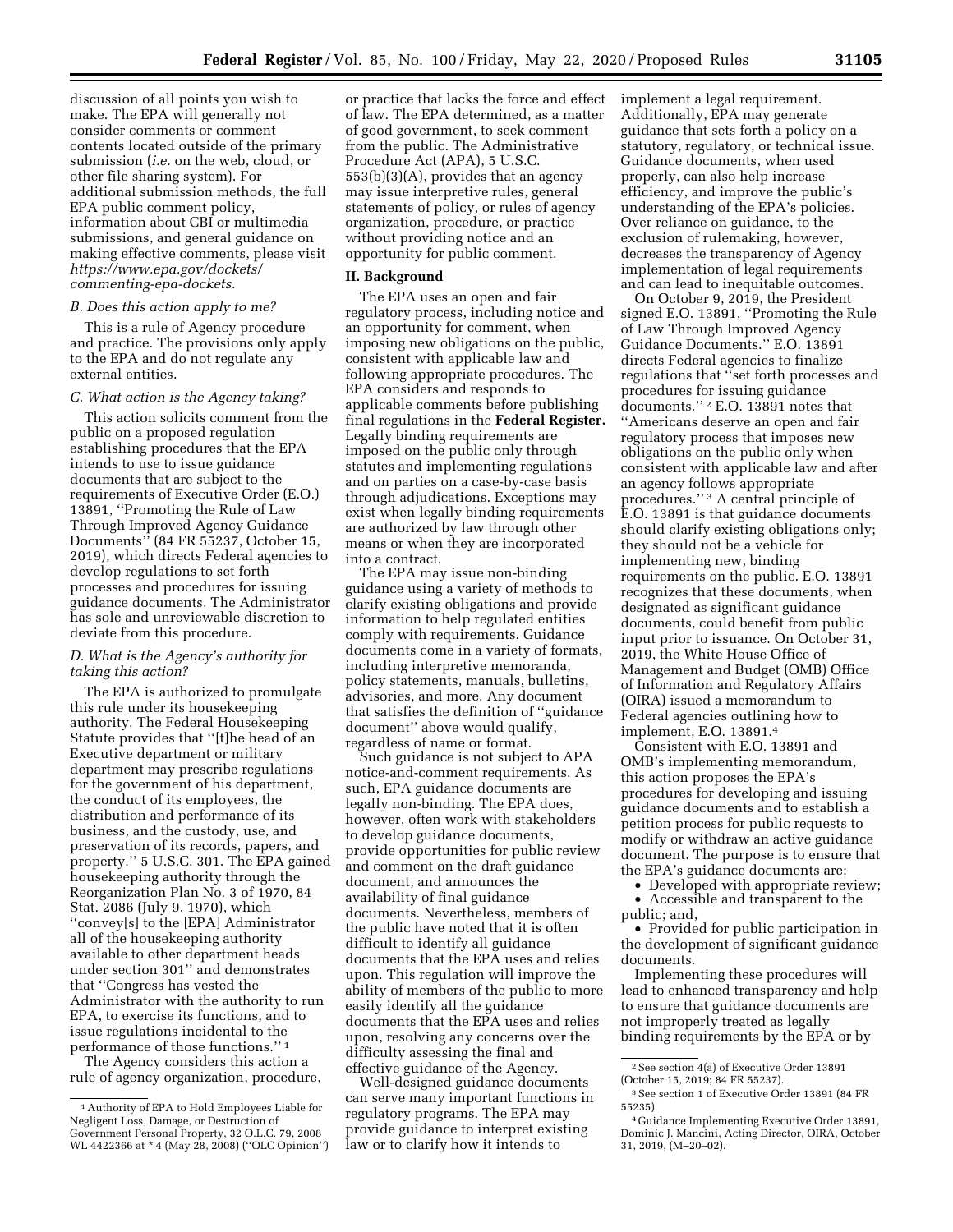the regulated community. Moreover, the proposed regulation includes a definition of ''guidance document'' to provide greater clarity to the public regarding the scope of the proposed regulation.

Specifically, consistent with the E.O., this regulation provides that the EPA will use an online portal to clearly identify EPA guidance documents for the public and proposes to establish: Definitions of ''guidance document'' and ''significant guidance document,'' standard elements for such guidance documents and significant guidance documents, procedures for the EPA to enable the public to comment on proposed significant guidance documents, and procedures for the public to request that an active guidance document be modified or withdrawn. The EPA intends that this regulation be interpreted and implemented in a manner that, consistent with the goals of improving the Agency's accountability and the transparency of the EPA's guidance documents, provides appropriate flexibility for the EPA to take those actions necessary to accomplish its mission.

# **III. Guidance Document Procedures**

This rule proposes to establish the EPA's internal policies and procedures for the issuance of future guidance documents pursuant to the directives included in E.O. 13891 as well as codify the requirement that the Agency maintain an internet portal with all active and effective guidance of the Agency. The procedures contained in this proposed rule would apply to guidance documents issued by the EPA that are subject to the requirements of E.O. 13891 but not excluded under Section 4(b) of the E.O., as described in Unit III.A below. Section 4(b) of the E.O. directs the Administrator of OIRA to issue memoranda establishing exceptions from the E.O. for categories of guidance documents, as appropriate. Categorical exceptions may include documents that generally are only routine or ministerial, or that are otherwise of limited importance to the public. The EPA is proposing that the procedures established in this rule would not apply to guidance documents excepted from the requirements of E.O. 13891 under Section 4(b) of the E.O.

# *A. Definition of Guidance Document and Significant Guidance Document (Proposed 40 CFR 2.503)*

Consistent with the definitions in E.O. 13891 and OMB's implementing memorandum, the EPA is proposing the following definitions of the terms

''guidance document'' and ''significant guidance document.''

*1. Guidance Document.* For the purposes of this rule, ''guidance document'' would mean an Agency statement of general applicability, intended to have future effect on the behavior of regulated parties, that sets forth a policy on a statutory, regulatory, or technical issue, or an interpretation of a statute or regulation. The definition is subject to the following exclusions:

• Rules promulgated pursuant to notice and comment under 5 U.S.C. 553, or similar statutory provisions;

• Rules exempt from rulemaking requirements under section 5 U.S.C.  $553(a);$ <sup>5</sup>

• Rules of Agency organization, procedure, or practice;

• Decisions of Agency adjudications under 5 U.S.C. 554, or similar statutory provisions;

• Internal guidance directed to the EPA or its components or other agencies that is not intended to have substantial future effect on the behavior of regulated parties;

• Agency statements of specific, rather than general, applicability. The definition of ''guidance document'' would not apply to advisory or legal opinions directed to particular parties about circumstance-specific questions; notices regarding particular locations or facilities; and correspondence with individual persons or entities about particular matters, including congressional correspondence or notices of violation;

• Agency statements that do not set forth a policy on a statutory, regulatory, or technical issue or an interpretation of a statute or regulation. This would exclude from the definition of ''guidance document'' Agency statements that merely communicate news updates about the Agency, such as most speeches and press releases as well as Agency statements of general applicability concerning participation in the EPA's voluntary programs;

• Internal executive branch legal advice or legal opinions addressed to executive branch officials or courts, including legal opinions by the Office of General Counsel;

• Legal briefs and other court filings, because these are intended to persuade a court rather than affect the conduct of regulated parties;

- Grant solicitations and awards; or
- Contract solicitations and awards.

*2. Significant Guidance Document.*  For the purposes of this rule, ''significant guidance document'' would mean a guidance document determined to be significant pursuant to E.O. 12866 and E.O. 13891.

Section 2(c) of E.O. 13891 defines ''significant guidance document'' to mean a guidance document that may reasonably be anticipated to: (i) Lead to an annual effect on the economy of \$100 million or more or adversely affect in a material way the economy, a sector of the economy, productivity, competition, jobs, the environment, public health or safety, or State, local, or tribal governments or communities; (ii) Create a serious inconsistency or otherwise interfere with an action taken or planned by another agency; (iii) Materially alter the budgetary impact of entitlements, grants, user fees, or loan programs or the rights and obligations of recipients thereof; or, (iv) Raise novel legal or policy issues arising out of legal mandates, the President's priorities, or the principles of E.O. 12866.6

# *B. Inventory of Active Guidance Documents (Proposed 40 CFR 2.504)*

Section 3(a) of E.O. 13891 directs agencies to establish and maintain a website guidance portal that contains or links to guidance documents that are ''active'', *i.e.,* those guidance documents under this rule that the EPA expects to cite, use, or rely upon. The EPA Guidance Portal was made publicly available on February 28, 2020 (*[https://](https://www.EPA.gov/guidance)  [www.EPA.gov/guidance](https://www.EPA.gov/guidance)*).7 The E.O. requires that all active guidance documents issued by an agency be included on the agency's guidance portal and that any guidance document excluded from the portal does not represent the final guidance of the agency and will have no effect.

The EPA is providing here a description of the information that is currently available on the EPA Guidance Portal. The EPA Guidance Portal following information for each guidance document:

• A concise name for the guidance document;

• The date on which the guidance document was issued;

• The date on which the guidance document was posted to the Guidance Portal;

• An EPA unique identifier;

• A hyperlink to the guidance document and any supporting or ancillary documents;

<sup>5</sup> 5 U.S.C. 553(a) applies, except to the extent that there is involved: (1) A military or foreign affairs function of the United States; or (2) a matter relating to agency management or personnel or to public property, loans, grants, benefits, or contracts.

<sup>6</sup>See section 2(c) of Executive Order 13891 (84 FR 55236).

<sup>7</sup> ''Notice of Public Guidance Portal,'' (85 FR 11986, February 28, 2020).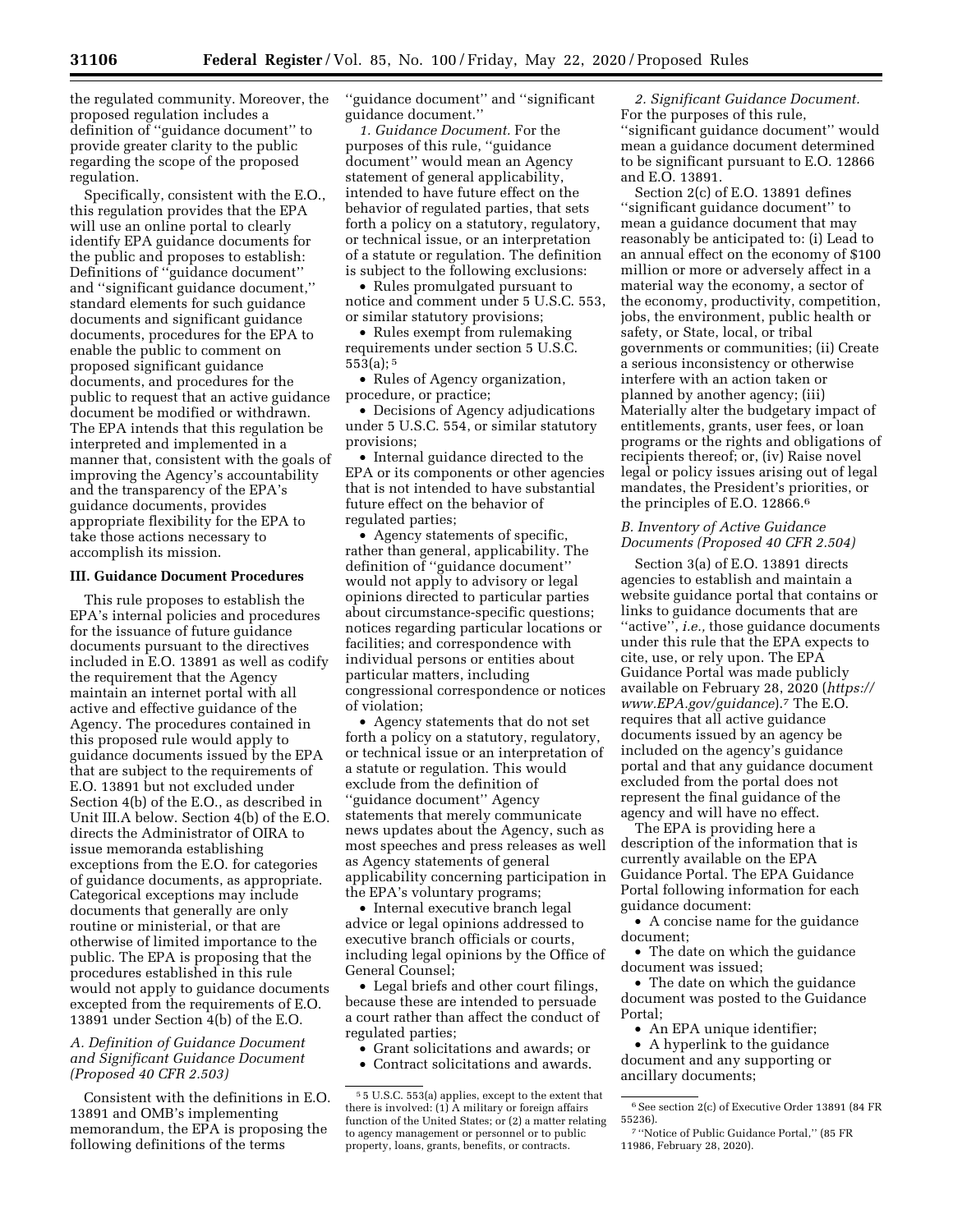• The general topic, program, and/or statute addressed by the guidance document; and

• A brief summary of the guidance document's content.

In addition to the information associated with each guidance document, the EPA Guidance Portal includes a clearly visible note expressing that (a) guidance documents lack the force and effect of law, unless authorized by statute or incorporated into a contract; and (b) the Agency may not cite, use, or rely on any guidance document as defined in this rule, that is not posted on the EPA Guidance Portal, except to establish historical facts. The EPA Guidance Portal will also include a link to these EPA procedural regulations for guidance documents once issued as final regulations, as well as to any future proposed or final amendments.8

# *C. General Requirements and Procedures for Issuance of All Guidance Documents (Proposed 40 CFR 2.505)*

Consistent with E.O. 13891, the EPA proposes to require certain standard elements for all guidance documents issued after this rule is finalized. Specifically, the EPA is proposing to require that each guidance document would satisfy the following: 9

• Include the term "guidance;" • Identify the office issuing the

document;

• Provide the title of the guidance; • Provide the unique document

identification number;

• Include the date of issuance;

• When practicable, identify the general activities to which and the persons to whom the document applies;

• Include the citation to the statutory provision (including the U.S.C. citation) or regulation (in CFR format) to which the guidance document applies or which it interprets;

• Note if the guidance document is a revision to a previously issued guidance document and, if so, identify the guidance document that it modifies or replaces;

• Include a short summary of the subject matter covered in the guidance document at the beginning of the document; and

• Include a disclaimer stating that the contents of the guidance document do not have the force and effect of law and that the Agency does not intend to bind the public in any way and intends only

to provide clarity to the public regarding existing requirements under the law or Agency policies. If the guidance document is binding because it is authorized by law or because the guidance is incorporated into a contract, the EPA will make that clear in the document.10

Consistent with the requirements of E.O. 13891 and OMB's implementing memorandum, each new guidance document will be posted in the EPA Guidance Portal upon issuance.<sup>11</sup> When a new guidance document has been issued, or an active guidance document has been modified, or an active guidance document has been withdrawn, the EPA proposes to inform the public via the EPA Guidance Portal or other Agency website. The EPA solicits comment on the most effective means to inform the public that a new guidance document has been issued, an active guidance document has been modified, or an active guidance document has been withdrawn. Note that specific procedures for announcing new, modified, or withdrawn significant guidance documents are discussed in Unit III.D. of this document.

Given their legally nonbinding nature, guidance documents will avoid including mandatory language such as ''shall,'' ''must,'' ''required'' or ''requirement,'' unless these words are used to describe a statutory or regulatory requirement, or the language is addressed to EPA staff and will not foreclose consideration by the EPA of positions advanced by affected private parties. For example, a guidance document may explain how the EPA believes a statute or regulation applies to certain regulated entities or activities. As a practical matter, the EPA also may describe laws of nature, scientific principles, and technical requirements in mandatory terms so long as it is clear that the guidance document itself does not impose legally enforceable rights or obligations.12

Before issuing a new guidance document covered by this rule that is developed by an EPA Regional Office, the EPA is proposing that the EPA Regional Office must receive concurrence from the corresponding Presidentially-appointed EPA official (*i.e.,* the relevant Assistant Administrator or an official who is

serving in the acting capacity) at EPA headquarters who is responsible for administering the national program to which the guidance document pertains.

The EPA will seek significance determinations from OIRA for certain guidance documents, as appropriate, in the same manner as for rulemakings.

# *D. Requirements for Issuance of Significant Guidance Documents (Proposed 40 CFR 2.506)*

In addition to all the requirements described in Unit III.C., and consistent with the requirements of E.O. 13891, the EPA is proposing specific requirements for significant guidance documents.

The EPA does not intend to supersede non-conflicting internal policy and procedures that the EPA established for significant guidance documents in 2007 as part of its implementation of the OMB Bulletin for Agency Good Guidance Practices.13 Specifically, the EPA is proposing the following additional requirements for significant guidance documents.

*1. Notice and Public Comment Opportunities.* This proposed rule would establish a public review and comment opportunity for all significant guidance documents, whether that document is new or a modification or withdrawal of an active guidance document. The EPA is proposing to generally require the EPA to publish a Notice in the **Federal Register** to announce the availability of a new draft significant guidance document and provide a 30-day public comment opportunity prior to issuing the final significant guidance document. It also proposes to require the EPA to similarly publish a Notice in the **Federal Register**  announcing the proposed modification or withdrawal of an active significant guidance document and provide a 30 day public comment opportunity before finalizing the modification or withdrawal of such a document. In addition to the published announcement of the availability of the draft significant guidance document, the draft significant guidance document itself (including a link to any supporting documents) would be posted on the EPA's website concurrently and labeled appropriately.14 To ensure comments will be received and responded to by the EPA, public comments on draft significant guidance documents and draft modifications or withdrawals of

 $^{\rm 8}$  See Q12 in Guidance Implementing Executive Order 13891, Dominic J. Mancini, Acting Director, OIRA, October 31, 2019 (M–20–02).

<sup>9</sup>See Q22 in Guidance Implementing Executive Order 13891, Dominic J. Mancini, Acting Director, OIRA, October 31, 2019, (M–20–02).

<sup>10</sup>See Q20 in Guidance Implementing Executive Order 13891, Dominic J. Mancini, Acting Director, OIRA, October 31, 2019, (M–20–02).

<sup>11</sup>See section 3(b) of Executive Order 13891 (84 FR 55236). See Q9–Q12 in Guidance Implementing Executive Order 13891, Dominic J. Mancini, Acting Director, OIRA, October 31, 2019, (M–20–02).

<sup>12</sup>Final Bulletin for Agency Good Guidance Practices (72 FR 3432, 3436).

<sup>13</sup>Final Bulletin for Agency Good Guidance Practices (72 FR 3432).

<sup>14</sup>See section 4(a)(iii)(A) of Executive Order 13891 (84 FR 55237), and Q23 in Guidance Implementing Executive Order 13891, Dominic J. Mancini, Acting Director, OIRA, October 31, 2019, (M–20–02).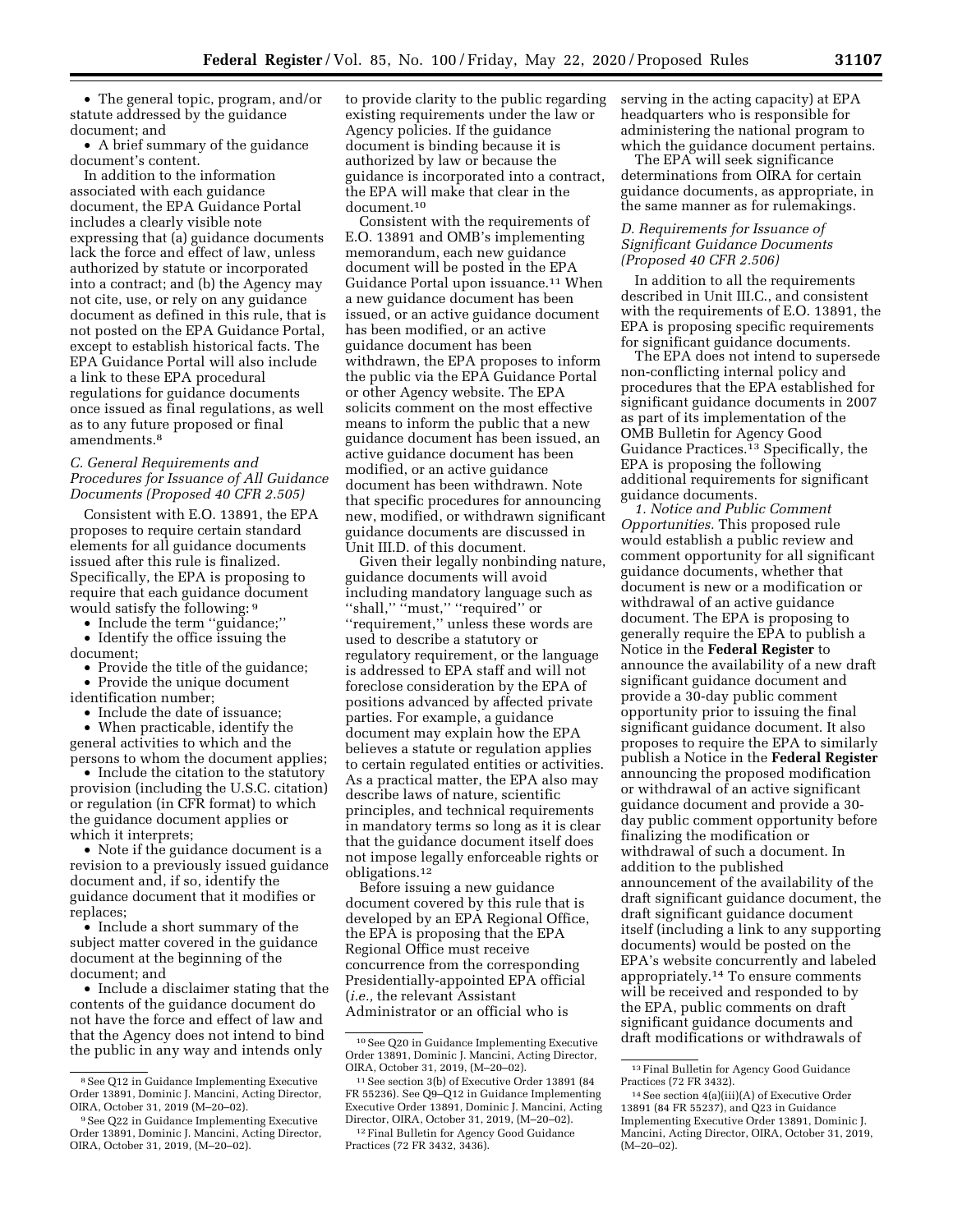significant active guidance documents should be submitted using the methods specified in the Notice in the **Federal Register** announcing the availability of the draft significant guidance document or its withdrawal.

All comments received on a draft significant guidance document, or draft modification or withdrawal of an active significant guidance document, would be made available to the public either through the Federal eRulemaking Portal (*i.e.,<https://www.regulations.gov/>*) or on the EPA website.

*2. Finalizing significant guidance documents.* The EPA is proposing to publish a Notice in the **Federal Register**  announcing when the issuance of a new or modified active significant guidance document or withdrawal of an active significant guidance document is finalized.

The proposed regulations would also require the EPA, when issuing a final new significant guidance document or a final modification or withdrawal of an active significant guidance document, to respond to major public comments and identify in the required Notice in the **Federal Register** how the public may access the comments received and the Agency's response.

The EPA solicits comment on whether the issuance of a modification to an active significant guidance document or the withdrawal of an active significant guidance document should be announced via the **Federal Register** and subject to a 30-day public comment period, or if other means of public engagement, such as the EPA's Guidance Portal or other Agency website, could be used to announce such actions.

*3. Procedural exceptions.* The EPA proposes limited exceptions to the significant guidance document notice and comment process. The EPA would not seek or respond to public comment before it implements a significant guidance document (or any other category of guidance document) if exigent circumstances, as determined by the Administrator, (*e.g.,* a public health, safety, environment or other emergency) make it impracticable to delay issuance of the guidance document, or there is a statutory or judicial requirement that compels the EPA to immediately issue the document.15 Further, the EPA would not seek or respond to public comment when it finds good cause that notice and public comment is impracticable, unnecessary, or contrary to public interest. The EPA would present the

good cause finding in the guidance document or notice of availability in the **Federal Register.** 

*4. Required approval.* The EPA Administrator or other Presidentiallyappointed EPA official, or an official who is serving in an acting capacity of either of the foregoing, would approve each significant guidance document before it is issued and posted on the EPA Guidance Portal.16

*5. Compliance with other applicable requirements.* Section 5 of E.O. 13891 specifies that significant guidance documents must demonstrate compliance with the requirements of E.O. 12866, ''Regulatory Planning and Review;'' E.O. 13563, ''Improving Regulation and Regulatory Review;'' and E.O. 13609, ''Promoting International Regulatory Cooperation,'' consistent with the requirements of section 4 of E.O. 13891. E.O. 13891 directs that significant guidance documents must comply with the applicable requirements for regulations or rules, including significant regulatory actions, set forth in these executive orders.

Accordingly, the EPA would comply with the requirements of Executive Orders 12866, 13563, 13609, and 13891 when issuing significant guidance documents. For example, the EPA would assess the potential impacts of the significant guidance document if those effects may reasonably be anticipated to lead to an annual effect on the economy of \$100 million.17 The analysis (Regulatory Impact Analysis (RIA) or Economic Analysis (EA)) would focus on how that economically significant guidance document affects the incentives of regulated parties and would conform to OMB Circular A–4 on Regulatory Analysis and EPA Guidelines for Preparing Economic Analyses.18 The EPA has not historically issued economically significant guidance documents (*i.e.,*  those that lead to an annual effect on the economy of \$100 million or more).

*E. Procedures for Public To Petition for Modification or Withdrawal (Proposed 40 CFR 2.507)* 

Consistent with E.O. 13891, the EPA is proposing procedures to allow the

public to petition the EPA for the modification or withdrawal of an active guidance document posted on the EPA Guidance Portal. The EPA Guidance Portal will provide clear and specific instructions to the public regarding how to request the modification or withdrawal of an active guidance document. The EPA is proposing that the public may submit petitions using one of the two following methods described on the EPA Guidance Portal: (1) An electronic submission through the EPA's designated submission system identified on the EPA Guidance Portal (*i.e.,* using a link labeled ''Submit a petition for Agency modification or withdrawal of guidance documents''), or, (2) a paper submission to the EPA's designated mailing address listed on the EPA Guidance Portal.

*1. Format and content elements for public petitions.* The EPA is proposing the following formatting elements for petitions:

• The petitioner's name and a means for the EPA to contact the petitioner such as an email address or mailing address, in addition to any other contact information (such as telephone number) that the petitioner chooses to include; and

• A heading, preceding its text that states, either ''Petition to Modify a Guidance Document'' or ''Petition to Withdraw a Guidance Document.''

The EPA is proposing that a petition should include the following content elements:

• Identification of the specific title and the EPA unique identifier of the guidance document that the petitioner is requesting be modified or withdrawn;

• The nature of the relief sought (*i.e.,*  modification or withdrawal);

• An explanation of the interest of the petitioner in the requested action;

• If practicable, specification of the text that the petitioner request be modified or withdrawn, and, where possible, suggested text for the Agency to consider; and

• A rationale for the requested modification or withdrawal.

Although the EPA may be able to consider incomplete petitions, petitions that omit the specified information may impede the EPA from fully evaluating the merits of the requested action. The EPA is proposing that a petition that is not submitted using one of the two methods described above (as well as on the EPA Guidance Portal), but that includes the required formatting and content elements, will be treated as a properly filed petition, received as of the time it is discovered and identified. The EPA notes that if a document does not include all of the format and content

<sup>15</sup>See section 4(a)(iii)(A) of Executive Order 13891 (84 FR 55237) and Final Bulletin for Agency Good Guidance Practices. (72 FR 3432; 3438–3439).

<sup>16</sup>See section 4(a)(iii)(B) of Executive Order 13891 (84 FR 55237) and, Q25 in Guidance Implementing Executive Order 13891, Dominic J. Mancini, Acting Director, OIRA, October 31, 2019,  $(M-20-02)$ .

<sup>17</sup>See Q5 in Guidance Implementing Executive Order 13891, Dominic J. Mancini, Acting Director, OIRA, October 31, 2019, (M–20–02).

<sup>18</sup>EPA Guidelines for Preparing Economic Analyses. December 17, 2010 (updated May 2014). Accessible at *[https://www.epa.gov/sites/](https://www.epa.gov/sites/production/files/2017-08/documents/ee-0568-50.pdf)  [production/files/2017-08/documents/ee-0568-](https://www.epa.gov/sites/production/files/2017-08/documents/ee-0568-50.pdf) [50.pdf.](https://www.epa.gov/sites/production/files/2017-08/documents/ee-0568-50.pdf)*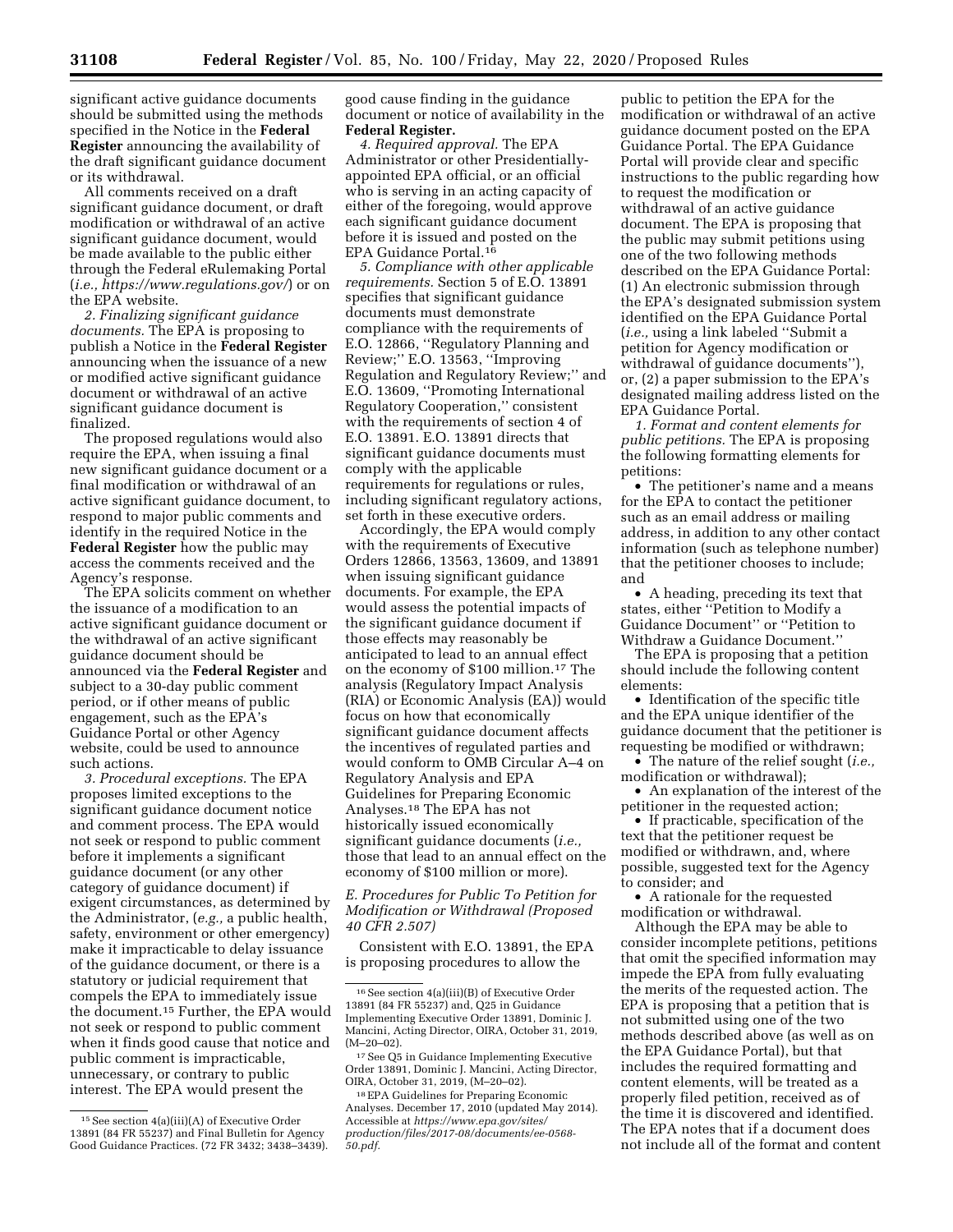elements described above, the EPA may be unable to identify the document as a petition for modification or withdrawal of a guidance document. These will instead be treated according to the existing correspondence or other appropriate procedures of the EPA, and any suggestions contained in it will be considered at the discretion of the Administrator.

The EPA solicits comment on whether the procedural rule should specify any other information elements that should be addressed in a petition to modify or withdraw an active guidance document. The EPA requests that any such comments explain how additional information elements would enable the Agency to correctly identify and more completely evaluate a petition.

*2. Required EPA response to public petitions.* The EPA would respond to petitions in a timely manner, but no later than 90 calendar days after receipt of the petition. If the EPA requires more than 90 calendar days to consider a petition, the EPA would inform the petitioner that more time is required and indicate the reason why and provide an estimated decision date. The EPA will only extend the response date one time for a period not to exceed 90 calendar days before providing a response.

It is important to note that the response and the set timeframes for responding to the petition are not intended to capture the implementation of the response. For example, if the Agency agrees with a petitioner seeking a modification to a guidance document, the Agency will pursue the modification in accordance with applicable procedures. In such cases, the Agency intends for the response to the petition to include its approach for completing the modification of that guidance document.

Duplicative petitions and petitions submitted as part of a mass petitioning effort may be responded to in a single response to ensure an efficient and consistent response to the petitions. Petitions that request a change to the underlying statute or promulgated rules, rather than specific text in the guidance document, will not be considered valid petitions under this process because they are not petitions to modify or withdraw a guidance document.

The EPA requests comment on whether the Agency should create unified public petition procedures, similar to those proposed in this rule for guidance documents, for EPA rulemakings in addition to the public

petition right established in APA section 553(e).19

# **IV. Statutory and Executive Orders Reviews**

Additional information about these statues and Executive orders can be found at *[https://www.epa.gov/laws](https://www.epa.gov/laws-regulations/laws-and-executive-orders)[regulations/laws-and-executive-orders.](https://www.epa.gov/laws-regulations/laws-and-executive-orders)* 

*A. Executive Order 12866: Regulatory Planning and Review and Executive Order 13563: Improving Regulation and Regulatory Review* 

This action is not a significant regulatory action and was therefore not submitted to OMB for review under Executive Orders 12866. The EPA does not anticipate that this rulemaking will have an economic impact on regulated entities. This is a rule of agency procedure and practice. The EPA expects the benefits of this rule to be improved transparency and management of the EPA's guidance documents.

*B. Executive Order 13771: Reducing Regulations and Controlling Regulatory Costs* 

This action is not expected to be an Executive Order 13771 regulatory action because it relates to ''agency organization, management or personnel.''

### *C. Paperwork Reduction Act (PRA)*

This action does not contain any information collection activities and therefore does not impose an information collection burden under the PRA.

#### *D. Regulatory Flexibility Act (RFA)*

I certify that this action will not have a significant economic impact on a substantial number of small entities under the RFA. This is a rule of agency procedure and practice. The EPA expects the benefits of this rule to be improved transparency and management of the EPA's guidance documents.

# *E. Unfunded Mandates Reform Act (UMRA)*

This action does not contain any unfunded mandate as described in UMRA, 2 U.S.C. 1531–1538, and does not significantly or uniquely affect small governments. The action imposes no enforceable duty on any state, local, or tribal governments or the private sector.

#### *F. Executive Order 13132: Federalism*

This action does not have federalism implications. It will not have substantial

direct effects on the states, on the relationship between the National Government and the states, or on the distribution of power and responsibilities among the various levels of government.

*G. Executive Order 13175: Consultation and Coordination With Indian Tribal Governments* 

This action does not have tribal implications as specified in Executive Order 13175. Thus, Executive Order 13175 does not apply to this action.

# *H. Executive Order 13045: Protection of Children From Environmental Health Risks and Safety Risks*

The EPA interprets Executive Order 13045 as applying only to those regulatory actions that concern environmental health or safety risks that the EPA has reason to believe may disproportionately affect children. Per the definition of ''covered regulatory action'' in section 2–202 of Executive Order 13891 and because this action does not concern an environmental health risk or safety risk, it is not subject to Executive Order 13045.

*I. Executive Order 13211: Actions Concerning Regulations That Significantly Affect Energy Supply, Distribution or Use* 

This action is not subject to Executive Order 13211, because it is not a significant regulatory action under Executive Order 12866.

## *J. National Technology Transfer and Advancement Act (NTTAA)*

This rulemaking does not involve technical standards.

*K. Executive Order 12898: Federal Actions To Address Environmental Justice in Minority Populations and Low-Income Populations* 

The EPA believes that this action is not subject to Executive Order 12898 (59 FR 7629, February 16, 1994) because it does not establish an environmental health or safety standard.

#### **List of Subjects in 40 CFR Part 2**

Environmental protection, Administrative practice and procedure, Organization and functions (Government agencies).

# **Andrew Wheeler,**

*Administrator.* 

For the reasons set forth in the preamble, the Environmental Protection Agency proposes to amend 40 CFR part 2 as follows:

<sup>19</sup> (Pub. L. 89–554, Sept. 6, 1966, 80 Stat. 383.)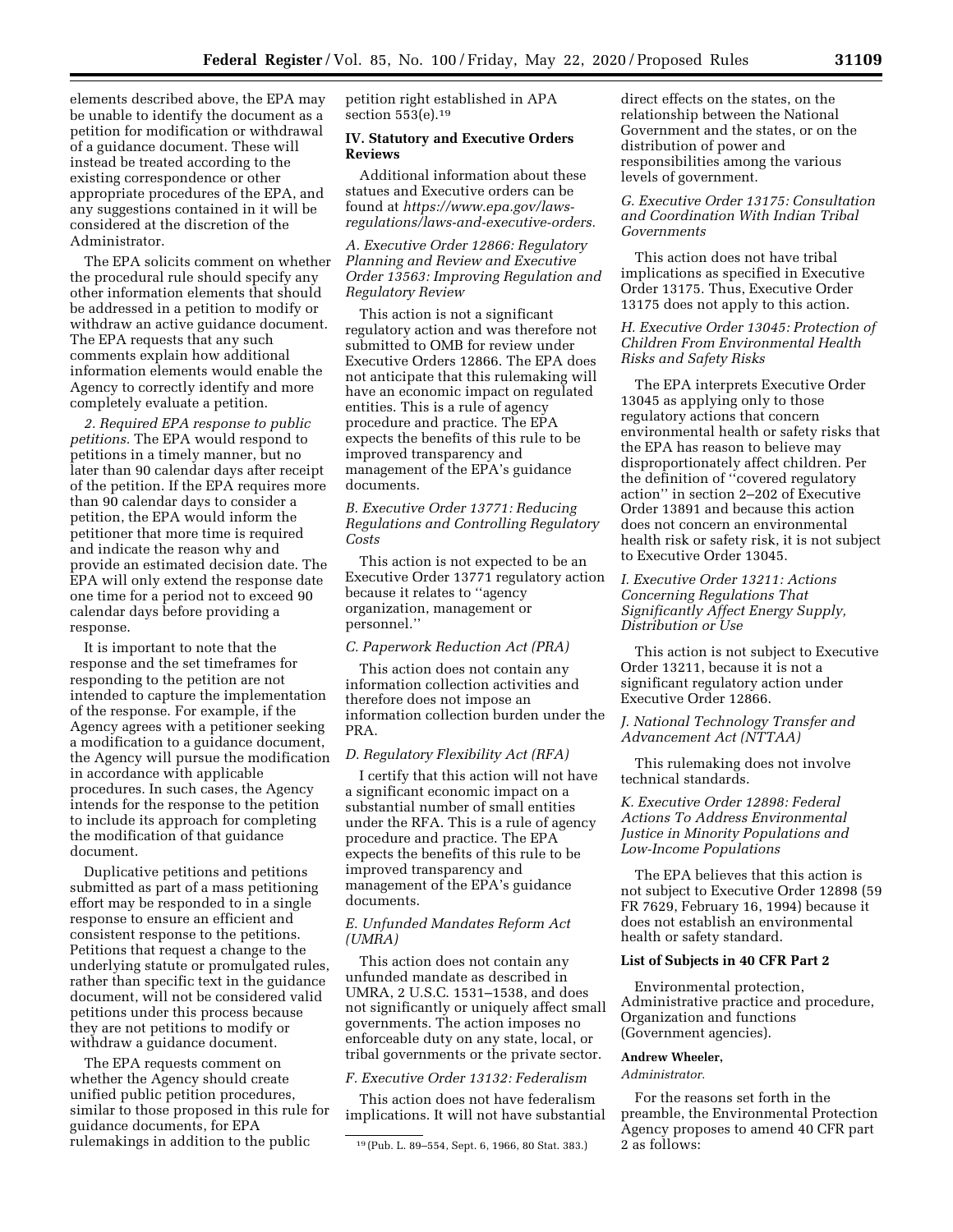#### **PART 2—PUBLIC INFORMATION**

■ 1. The authority citation for part 2 continues to read as follows:

**Authority:** 5 U.S.C. 301, 552, 552a, 553; 28 U.S.C. 509, 510, 534; 31 U.S.C. 3717.

■ 2. Add subpart D to read as follows:

# **Subpart D—Guidance Procedures**

Sec.<br>2.501

#### General.

- 2.502 Scope.<br>2.503 Defini
- Definitions. 2.504 Public access to active guidance
- documents. 2.505 Guidance document general
- requirements and procedures. 2.506 Significant guidance document
- requirements and procedures.
- 2.507 Procedures for the public to petition for modification or withdrawal.

# **§ 2.5012.501 General.**

This subpart establishes procedures for the issuance of EPA guidance documents subject to Executive Order 13891, ''Promoting the Rule of Law Through Improved Agency Guidance Documents'' (October 15, 2019). This subpart also establishes procedures for the public to petition for modification or withdrawal of such guidance documents.

#### **§ 2.502 Scope.**

(a) The procedures in this subpart do not apply to guidance documents excepted from the requirements of Executive Order 13891 under Section 4(b) of the Executive order or that are not otherwise subject to Executive Order 13891.

(b) Subject to the qualifications and exemptions contained in this subpart, the procedures in this subpart apply to all active guidance documents as defined in this subpart, issued by all components of the Environmental Protection Agency (EPA) after [date of issuance for the final rule].

(c) Rescinded guidance documents are not active guidance documents pursuant to Executive Order 13891 and may only be used to establish historical facts.

(d) This subpart is intended to improve the internal management of the EPA. As such, it is for the use of EPA personnel only and is not intended to, and does not, create any right or benefit, substantive or procedural, enforceable at law or in equity by any party against the United States, its agencies or other entities, its officers or employees, or any other person.

(e) If Executive Order 13891, or any provision thereof, is rescinded or superseded, this subpart remains in force.

(f) The Agency may deviate from the procedures in this subpart, when

necessary, at the written direction of the Administrator. The decision to deviate from the procedures in this subpart is in the Administrator's sole and unreviewable discretion.

#### **§ 2.503 Definitions.**

For the purposes of this subpart, the following definitions apply:

*Guidance document* means an Agency statement of general applicability, intended to have future effect on the behavior of regulated parties, that sets forth a policy on a statutory, regulatory, or technical issue, or an interpretation of a statute or regulation, subject to the following exclusions:

(1) Rules promulgated pursuant to notice and comment under 5 U.S.C. 553, or similar statutory provisions;

(2) Rules exempt from rulemaking requirements under 5 U.S.C. 553(a);

(3) Rules of Agency organization, procedure, or practice;

(4) Decisions of Agency adjudications under 5 U.S.C. 554, or similar statutory provisions;

(5) Internal guidance directed to the EPA or its components or other agencies that is not intended to have substantial future effect on the behavior of regulated parties;

(6) Internal executive branch legal advice or legal opinions addressed to executive branch officials or courts, including legal opinions by the Office of General Counsel;

(7) Agency statements of specific, rather than general, applicability. This would exclude from the definition of ''guidance'' advisory or legal opinions directed to particular parties about circumstance-specific questions; notices regarding particular locations or facilities; and correspondence with individual persons or entities about particular matters, including congressional correspondence or notices of violation unless a document is directed to a particular party but designed to guide the conduct of the broader regulated public;

(8) Agency statements that do not set forth a policy on a statutory, regulatory, or technical issue or an interpretation of a statute or regulation, including news updates like speeches and press releases, as well as statements of general applicability concerning participation in the EPA's voluntary programs;

(9) Legal briefs and other court filings;

(10) Grant solicitations and awards; or (11) Contract solicitations and awards.

*Significant guidance document* means a guidance document that is determined to be ''significant'' pursuant to Executive Order 12866 and Executive Order 13891.

# **§ 2.504 Public access to active guidance documents.**

All active guidance documents shall appear on the EPA Guidance Portal on the EPA website.

#### **§ 2.505 Guidance document general requirements and procedures.**

(a) *Minimum guidance requirements.*  In each guidance document, the EPA will:

(1) Include the term ''guidance''; (2) Identify the component office issuing the document;

(3) Provide the title of the guidance and the document identification number;

(4) Include the date of issuance;

(5) When practicable, identify the general activities to which and the persons to whom the document applies;

(6) Include the citation to the statutory provision (including the U.S.C. citation) or regulation (to the CFR) to which the guidance document applies or which it interprets;

(7) Note if the guidance document is a revision to a previously issued guidance document and, if so, identify the guidance document that it modifies or replaces;

(8) Include a short summary of the subject matter covered in the guidance document at the beginning of the document; and

(9) Include a disclaimer stating that the contents of the guidance document do not have the force and effect of law and that the Agency does not bind the public in any way and intends only to provide clarity to the public regarding existing requirements under the law or Agency policies, except as authorized by law or as incorporated into a contract. When a guidance document is binding because binding guidance is authorized by law or because the guidance is incorporated into a contract, the statement will reflect that.

(b) *Approval.* A guidance document issued by an EPA Regional Office must receive concurrence from the corresponding Presidentially-appointed EPA official (*i.e.,* the relevant Assistant Administrator or an official who is serving in the acting capacity) at EPA headquarters who is responsible for administering the national program to which the guidance document pertains.

(c) *Avoid mandatory language.* A guidance document will avoid mandatory language such as ''shall,'' ''must,'' ''required'' or ''requirement,'' unless using these words to describe a statutory or regulatory requirement, or the language is addressed to EPA staff and will not foreclose consideration by the EPA of positions advanced by affected private parties.